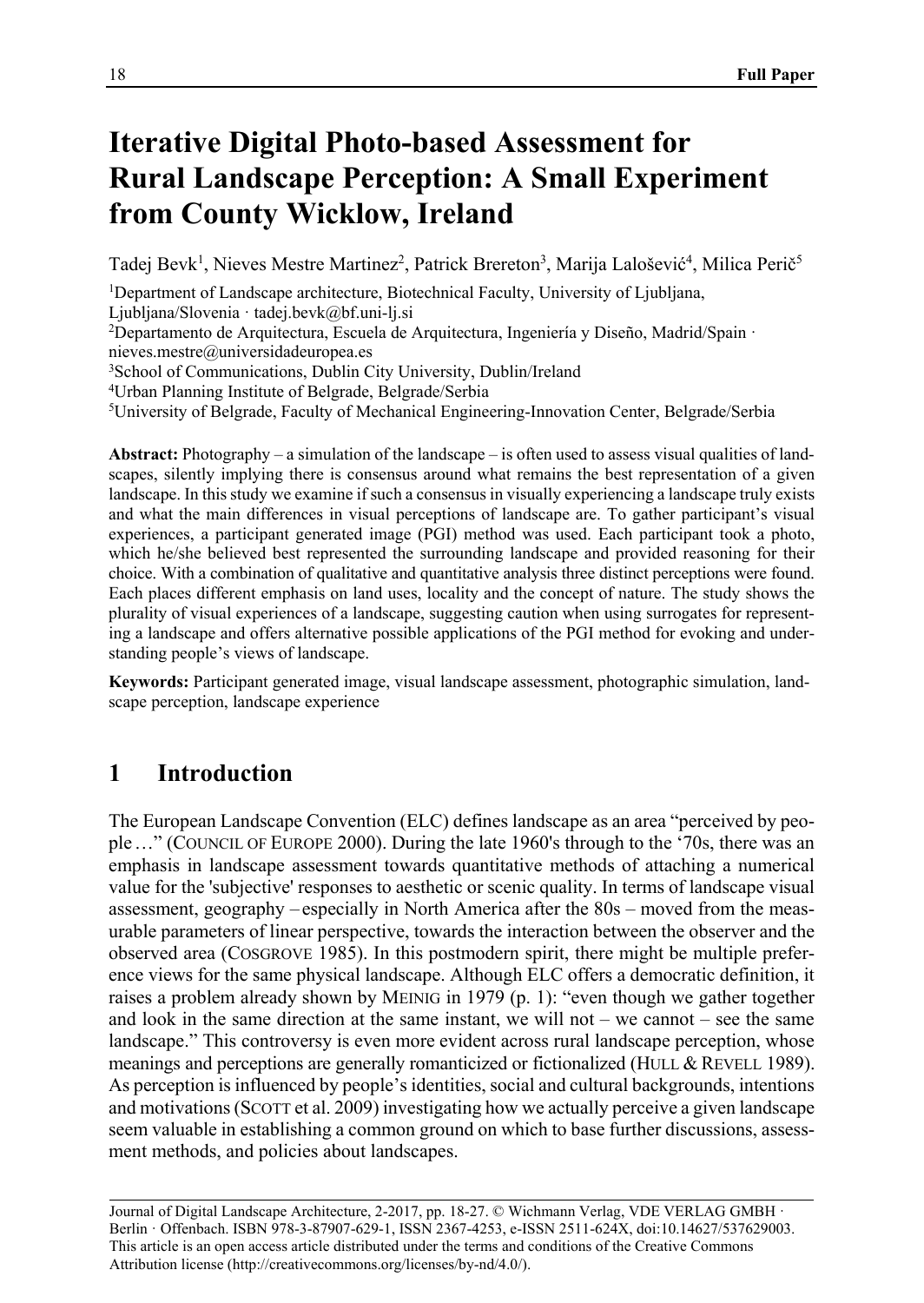Photo-based assessment is generally accepted as a credible representation of landscape (DA-NIEL & MEITNER  $2001$ , but requires appropriate sampling and analysis methods. Methods for selecting and presenting photos vary among specific applications. If the sample size is sufficient it is possible to use systematic random sampling, excluding the cases in which prominent landscape features are present. If scenes are selected on the basis of professional photographic criteria or if the evaluator selects representative scenes, substantial bias may be introduced. HULL & REVELL (1989) argue that photographic sampling of landscape should incorporate the general public's choices into sampling structures.

This demand should not be hard to achieve in an increasingly digitalized society, employing the ease of digital photography – potentially an abundant source of information. Besides the visual information, digital photographs include metadata such as focal length, GPS co-ordinates, time of photography etc. that can be analyzed with simple statistics. But while the acquisition of data can be achieved simply by means of mobile digital devices and social media, there seem to be a lack of agreed-upon methods for analyzing and meaning-fully interpreting participant generated imagery (BALOMENOU & GARROD 2016).

There are a number of initiatives in achieving proper collective results in PGI assessment. The Scenic Beauty Estimation method (SBE) by DANIEL & BOSTER (1976) relies on three basic steps: 1. presenting landscape by photo-based slides; 2. presenting slides to observers; 3. evaluating observer judgments. In this research, we focus our attention in the gap between sampling and display methods (step 2 and 3), and so improve SBE stepped strategy in a feedback-looped protocol: 1. presenting landscape by individual photo-based choice; 2. description survey and questionnaire about the decisions implied in step 1; 3. collective display of results of step 1 and 2; 4. and finally collective evaluation of perceived sampling in 3. This looped strategy is closer to the idea of a self-regulated process – cybernetic – than conventional PGI assessment methodologies. The possibilities of digital technology are therefore potentially useful not only in coding the sources of information – digital photography metadata collection – but also endorsing and feeding the whole participation process.

#### **2 Methods**

This small experiment was conducted during a one-day field trip to County Wicklow, Ireland, within a COST RELY Training School, consisting of a week-long intensive workshop on the topic of visual impact of wind farms in the landscape. The participants were mainly foreign experts dealing with landscape (social scientists, engineers, ecologists, landscape architects, architects, planners etc.). The convenience of engaging such a multidisciplinary range of participants at the same time constituted a small, non-random sample. This issue is looked at further in the discussion section.

To gather participants' views of the landscape, the participant generated image (PGI) method was used. HULL & REVELL (1989) describe this method as a suitable way to collect information around how people perceive the landscape. PGI was originally devised in 1972, but received little attention (BALOMENOU & GARROD 2016, CHENOWETH 1984). Although used for many purposes ranging from psychology to landscape assessment in recent years, no general comprehensive theory on its use has been established (BALOMENOU & GARROD 2016). The original experiment, as described by CHENOWETH (1984), consisted of distributing cameras to hikers, asking them to photograph anything they wished and to write a short reasoning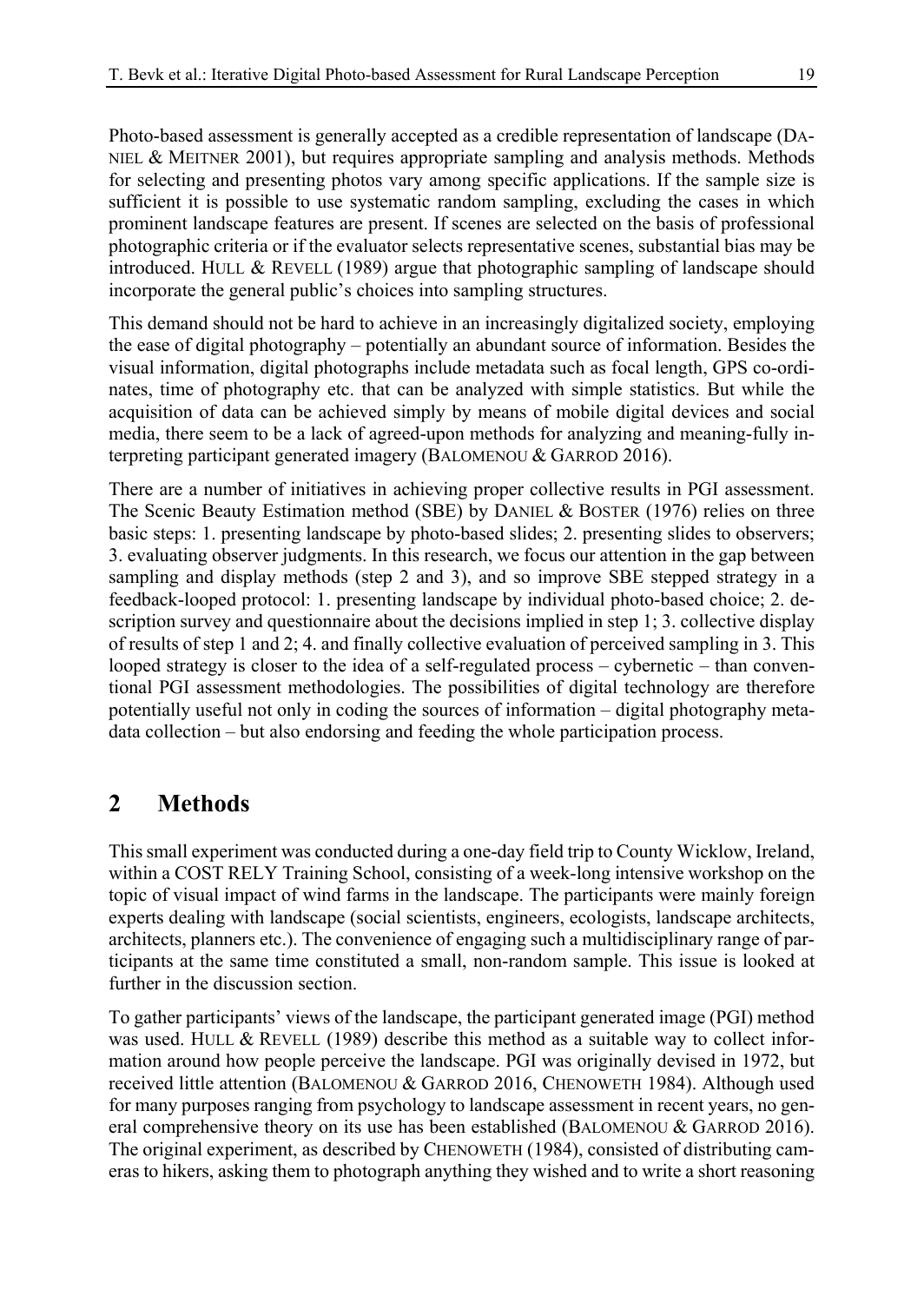for taking each photograph. The experiment presented in this paper largely followed this protocol, with some modifications as cited below.

The location of the experiment was a site for a possible windfarm in Wicklow. Practical reasons and landscape characteristics played a major role in deciding on the specific location. An open landscape on the border of a protected area was subsequently chosen. Participants were orally asked to take a single photo on site, which they believed best represented the landscape they were in. The vantage point was predetermined. Participants used their own cameras and were free to adjust the settings of their camera as they saw fit.

Only one photo per participant was allowed in order to force the participants to think about the landscape. Predetermining the vantage point further narrowed the range of possible views. As the number of participants was small, this also introduced certain control into the study.

The next day the participants were presented with a questionnaire aimed at discovering what the core reasoning for the photo they took (the narrative of the photo) was, whether they captured a scene they considered as everyday or unique, which camera settings they adjusted and if the context of the Training school (wind farm and visual impact) affected their choice of view. The answers were coded in a way that allowed a clear connection with their respective photos. 20 photos were obtained. All of the photos were shown to the participants on a screen the day after, so they could pick out the one they believed best captured the character of the landscape in question.

Presence of landscape features regarding vegetation, topography, land use, built structures and movable objects were determined for each of the photos. Based on these properties, the photos were hierarchically clustered in R software using Jaccard's distance, generating three groups, representing three different views of the same landscape. Jaccard's distance is an asymmetric similarity measure used with binary data that emphasizes positive matching rather than negative matching of the attributes (KREBS 1999). This kind of similarity measure was chosen, because we were mainly interested in commonly included rather than commonly excluded features of the landscape.

Narratives associated with photos were compared and contrasted to find out what the similarities and differences within and between the groupings were. Keywords related either to the physical landscape (land use, field pattern, landmark etc.) or the aesthetics of the photo (best representation, all-inclusive, realistic representation etc.) were extracted out of the narratives. The comparison of narratives within groupings was aimed at discovering if the same landscape views also corresponded with a similar understanding of the landscape and, conversely, comparison between groupings to discover if different views also produced different understanding.

## **3 Results**

Most of the participants (79 %) declared they took a photo of what they believed to be a common/ordinary scene in that landscape, even if distinctive landmarks were framed in the background by many of them (60 %). A majority (89 %) did not pay special attention to the camera settings. The context of the training school – visual impact of wind farms on the landscape – only affected the scene choice of about one quarter of the participants (26 %).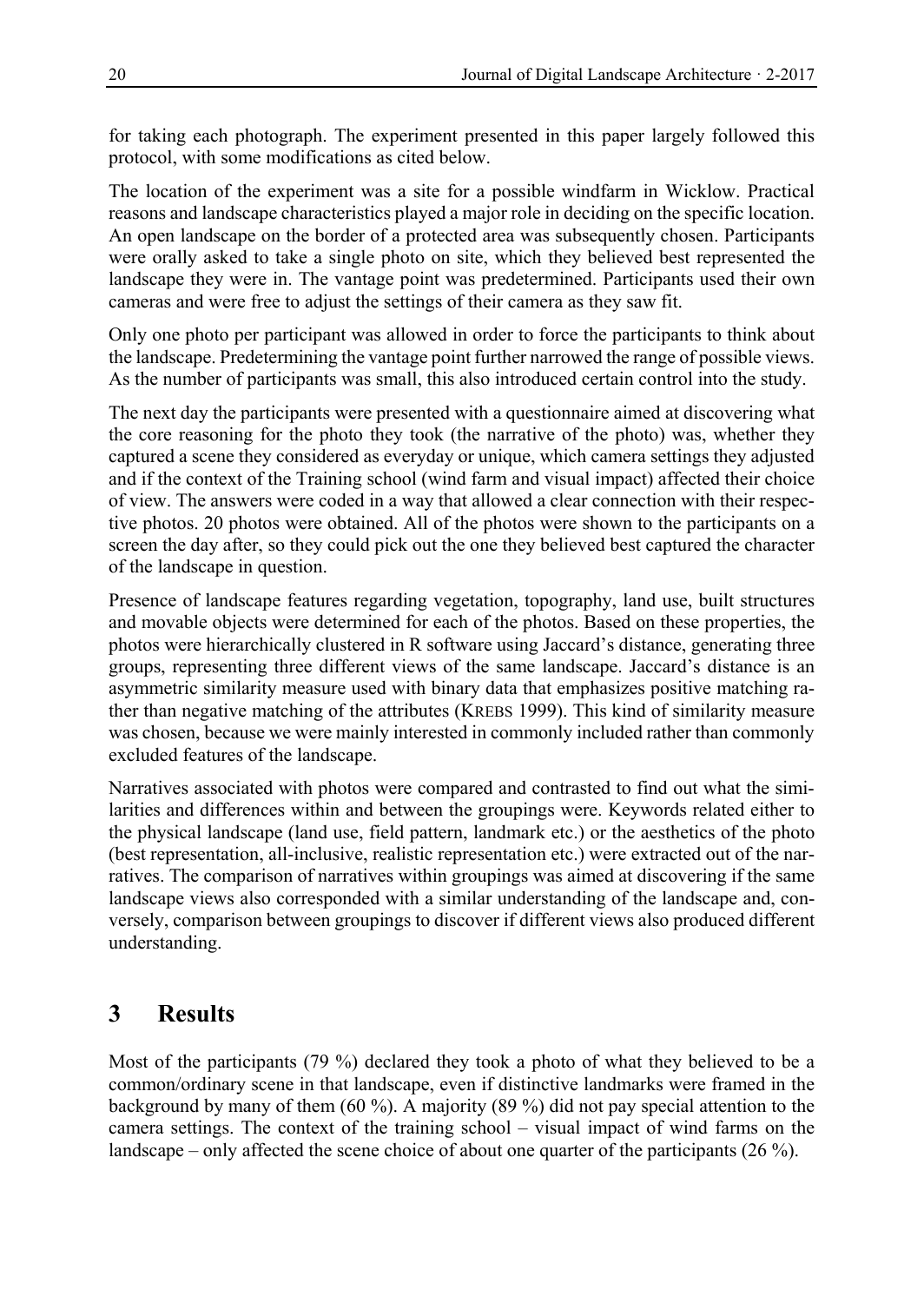The focal length ranged from 22 mm to 63 mm (expressed in 35 mm equivalent). The average was about 34mm and the median was 29 mm. This shows a tendency towards using moderately wide angles and remains close to the angle of our immediate field of vision (LA VALLE 2016 in press).

Gestalt theory suggests humans perceive systems as a whole instead of its constituent parts. Conversely, most of the obtained narratives adopt a deconstructed description of landscape, referring to various elements such as hedges, fields, roads, hills etc. with no mention of the relationships between these elements. Only two of the narratives sum up the landscape in a more general category, one being "wild nature" and the other "green Ireland". The former seems especially interesting since it suggests extrapolation of a concrete landscape to a nationally representative landscape. Furthermore, it is interesting to note that most narratives do not ostensibly value the landscape, but merely describe it, with one exception labeling the landscape as "beautiful". SWANWICK (2004) argues that characterizing and valuing landscapes are separated, which in this study holds true also for individual's perceptions. On the other hand, this observation contrasts with the findings of SCOTT et al. (2009), who report that direct experiences of landscapes are tightly connected with valuing, mostly deriving from specific purposes for being in the landscape at that time.

This divergence can be explained by this study's participants' backgrounds (experts) and the fact that they were not engaged in any other activity except observing the landscape. A close link between landscape and the concept of nature is shown by a quarter of the narratives which aimed for "the least disturbed view", "nature without infrastructure" and "green Ireland" or only referring to natural elements. Also supporting this view, but from the other side, are some narratives stating they wanted to show the anthropogenic impact on the region. Four narratives noted certain elements in the landscape were intentionally omitted from the photos because they are "so unlike its surroundings". Three narratives state there is something missing in the photo, namely roads and electricity poles.

The clustering of photos was based on landscape features included in photos, such as hedges, forest, fields, meadows, houses, powerlines, fences, hills etc. One group consisted of half of the photos, one of six and one of four photos. Unsurprisingly the groupings correspond to different directions in which the photos were taken. Figure 1 shows examples of photos in each group.

The first group was dominated by views toward a distinct hill (Great Sugar Loaf) and features such as fields, hedges and built objects (figure 1, top row). Most of the narratives in this group explicitly refer to the Great Sugar Loaf, which differentiate this group from the others. The Great Sugar Loaf is characterized as a "landmark", "extraordinary", "main characteristic in landscape" and "iconic". It seems that this single element defines the landscape for the individuals in this group, although referring to the land use is also a recurring theme in this group. Exposing a landmark in the landscape might also suggest an attempt to differentiate this landscape from the others. In this group, The Great Sugar Loaf is a factor of localization, which is also supported by narratives referring to it by its proper name.

The second group concentrated on views over a heather meadow with hills in the background (figure 1, middle row). The terrain is a flat area bordered by hills. The foreground is dominated by heather meadow, a common point of narratives of the group. There are no obvious landmarks. These narratives refer to vegetation and do not often mention land use. Only in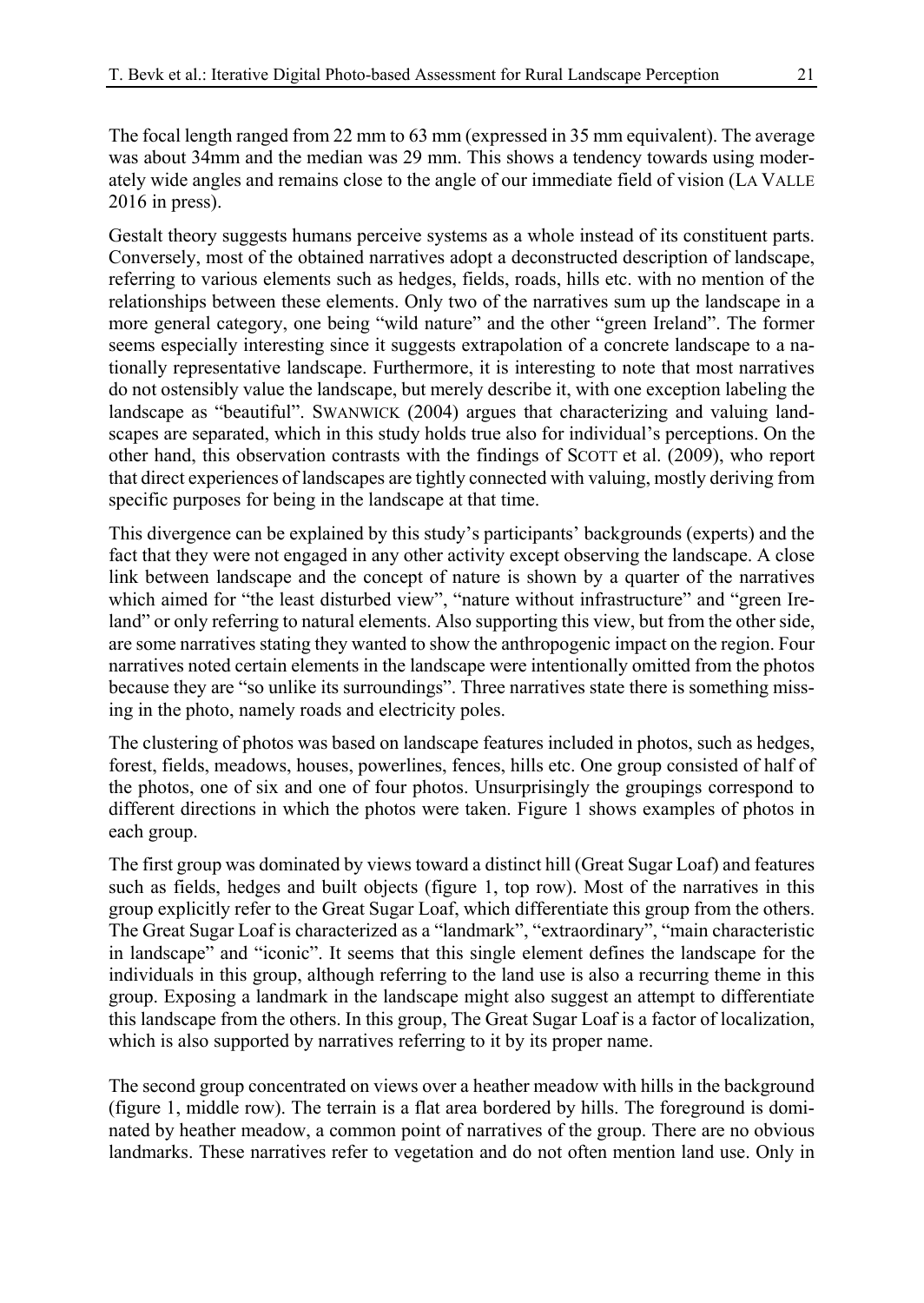this group some narratives explicitly omit certain elements out of the picture. In two cases they deliberately left out elements such as infrastructure, suggesting these individuals look for an undisturbed part of the landscape and regard human imprint as harmful. In one case the omitted element is the Great Sugar Loaf itself, on the account of being "so unlike its surrounding". This supports the claim that the Great Sugar Loaf is a genius-loci generating element. Deliberate omission of landscape features also suggests participants in this group tried to find the most homogenous scene in the landscape, but also possibly the most "natural scene".



**Fig. 1:** Examples of photos in group 1 (top row), 2 (middle row) and 3 (bottom row)

The third group was mostly characterized by a relatively flat terrain (figure 1, bottom row). Narratives from this group emphasize the "all-inclusiveness" of the photos taken. The character of the landscape in this group seems to come from a mixture of anthropogenic ("buildings", "fences") and natural elements ("hills", trees", "grass"). It is therefore not surprising that one participant labeled the landscape as "not wilderness, not urban". Two narratives expose land use with the mentioning of "cultivated land" and "fields", with one of them saying the photo is not showing simply the visual appearance, but also suggests the function of the landscape.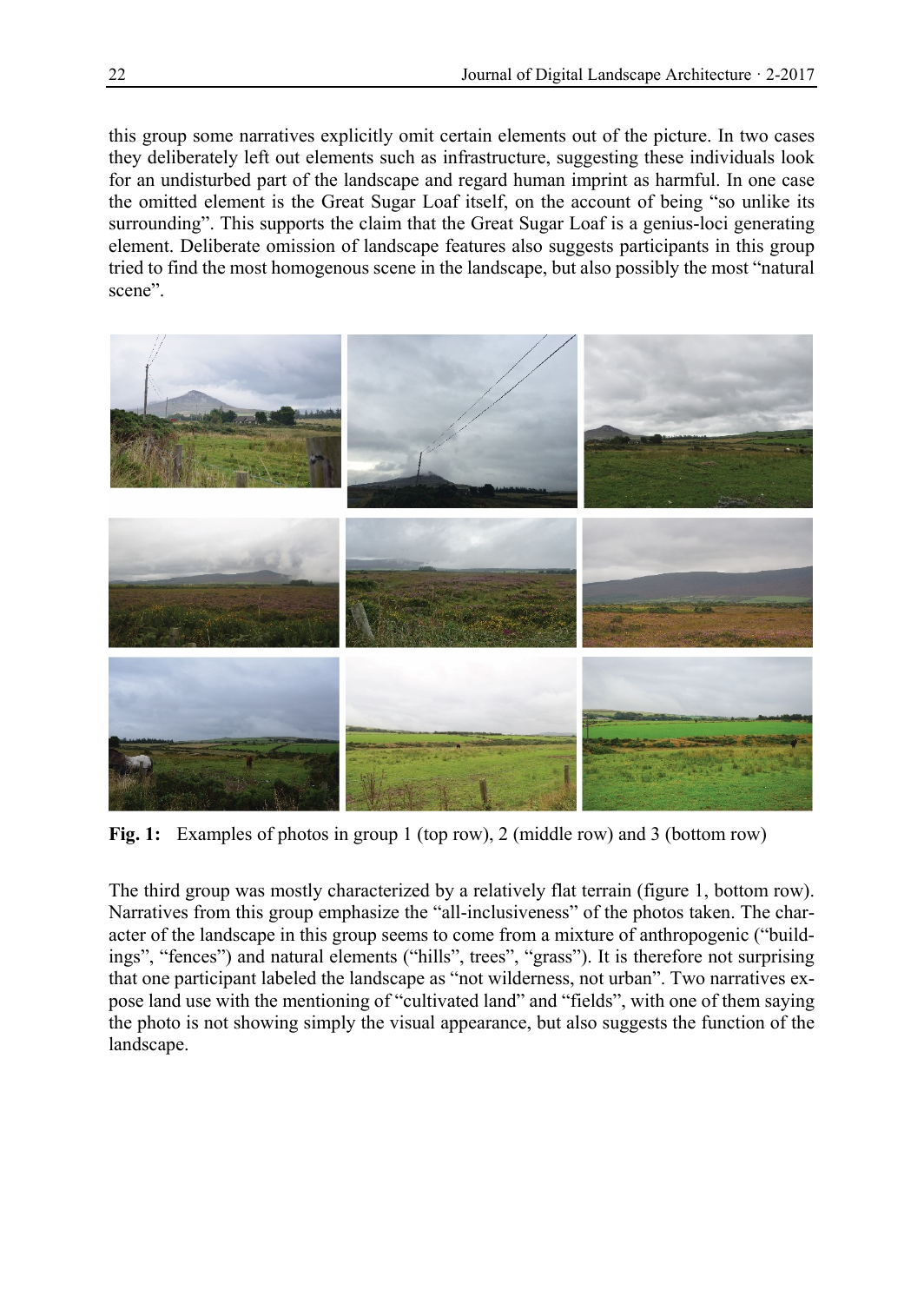

**Fig. 2:** Most representative photos of the landscape in question as stated by the participants

When the participants were asked to pick the most representative photo out of the whole array, half of them picked someone else's photo, reducing the total number of photos to 10. Figure 2 shows which photos were most selected (54 % of prevalence). The chosen photos are also the most representative of their respective groups, further supporting the validity of clustering the sample size. The experiment poses questions around the prevalence of either common/typical or unique/extraordinary features in the ideal representation of a scene, and the deviations by which these distinctive features were described by individuals through either picturing or writing. This dichotomy – between prevalence of ordinary or extraordinary landscape features, or *softscape and hardscape* as defined by SCHWARZ (2005) has been largely discussed in literature. The way they both generate a comprehensive scene – as perceived and described by the observer – will be further analyzed.

#### **4 Discussion**

The method allowed us to find common points in the characterization of this landscape, but it also exposed clear differences between declared narratives and their respective photos. Considering that the survey was held after the picture session, can of course produce substantial effects on the declared goals. Taking into account this time delay, we noted that authors often nudged the narrative towards an idealized understanding of the memorized scene, instead of a clear description of the actual picture which was taken.

Sometimes important background landmarks were not intentionally included, even if they were positioned in a relatively central position on the landscape. Also infrastructural elements such as T-poles were ignored within narratives, even if having a dominant presence in the actual pictures. The road infrastructure was in most cases ignored and excluded from photographs, inevitably reducing the practical scope of choice. In all cases, the consideration of pictures collectively displayed was more suggestive in finding evidence and patterns than the single picture analysis.

Drawing on the above results, the reasons for participants' choices of a view seem to be the following: for the first group a greater emphasis on the sense of place, for the second naturalness, and for the third the coexistence of anthropogenic as well as natural features. This suggests that exposed differences don't stem just from favoring different elements in the landscape but also from different conceptualizations of the landscape itself. Such a conclu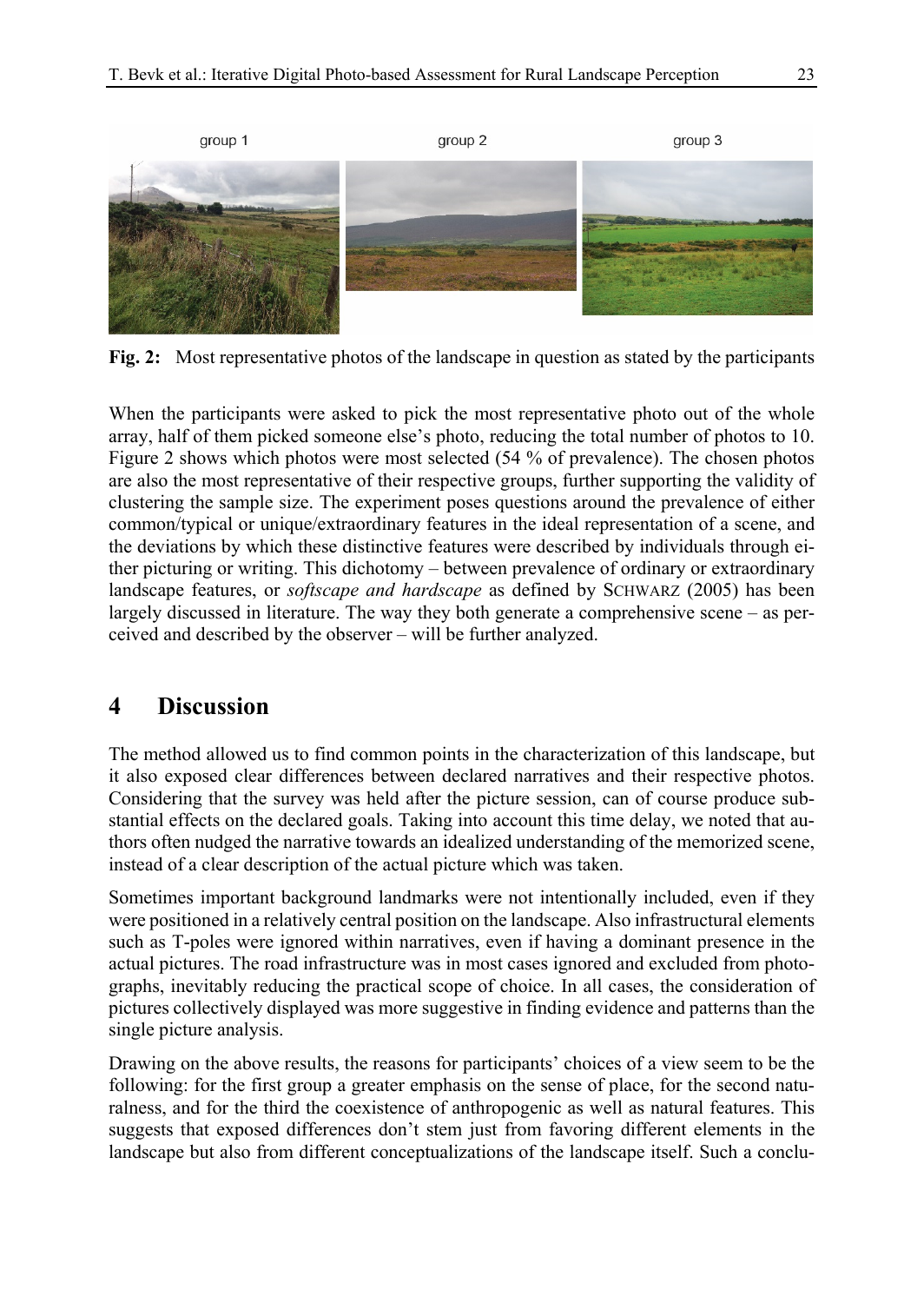sion is in line with findings of other studies, which show that people hold certain abstract images of landscape, which influences the perception of actual landscapes (BUIJS 2009).

The concept of giving as much latitude as possible to participants to come up with their own understanding of landscape also means reduced control for the researchers. It is up to researchers therefore to interpret and make sense of the gathered data. In our case we had the focus of narratives to help interpret the photos, but they also had to be interpreted. Often the narratives would describe the photo redundantly as the "best representation", "sums up the landscape" or "most representative" – thus only repeating the instructions they were given and not necessarily providing any additional explanation. Weather, mood of participants, personal backgrounds, to name just a few, might also influence what was photographed. Finding the right balance between controlling the experiment and evoking unbiased virgin experiences of landscape is certainly an interesting issue to tackle in future research endeavor. Also most narratives describe the contents of the photo (e. g. "plain, fields, hills") and not necessarily the reasons per se (e. g. aiming to show "how the landscape functions"). This might demonstrate either a very simplistic understanding of landscape, or alternatively an insufficient engagement in the experiment. Other factors such as handwriting and poor language skills (for most participants, English was not their native language) can also influence readability and interpretation.

The drawback of this survey is its size and non-random sample of participants, which is a recurring issue within PGI research (BALOMENOU & GARROD 2016). It was, however, our aim to explore individual differences in appreciation of landscape. Small sample size makes it easier to examine individual's visual experiences of the landscape, a need that is advocated by SCOTT (2009). KAPLAN (1996) argues that sample deficiencies do not hinder an experiment, if it's conceptualized properly. Nevertheless, due to a very small number of participants the findings should be regarded simply as a glimpse into the plurality of readings of landscape.

While the sample size is too small to generalize from the results, the devised method proved efficient in exploring the narratives behind participant generated photographs and could be used for evoking people's values of a landscape and encourage discussions about them. Besides additional validation of results, there is also a lot of digital potential for further research especially diving deeper into metadata, developing visual metrics (e. g. SIBILLE et al. 2009) and advanced textual content analysis of descriptions provided by participants.

# **5 Conclusion**

The ecological validity of PGI has been discussed based on two apparent limitations: the controversy between on-site and photo-based analysis; and the appropriateness of the individual rater, rather than the group average, as a unit of analysis for tests of validity (HULL  $&$  STEW-ART 1992). Despite the prevalence of individual raters as an accountable unit of analysis for PGI, this small experiment suggests that differences in landscape perception by means of successive loops of group production and individual evaluation should be appreciated and exploited in the general search for appropriate assessment of digital applications.

If the observer is required to make a binary judgment ("I like it" or "I don't"), he/she needs only to establish a single criterion value. Forced-choice and ranking procedures require the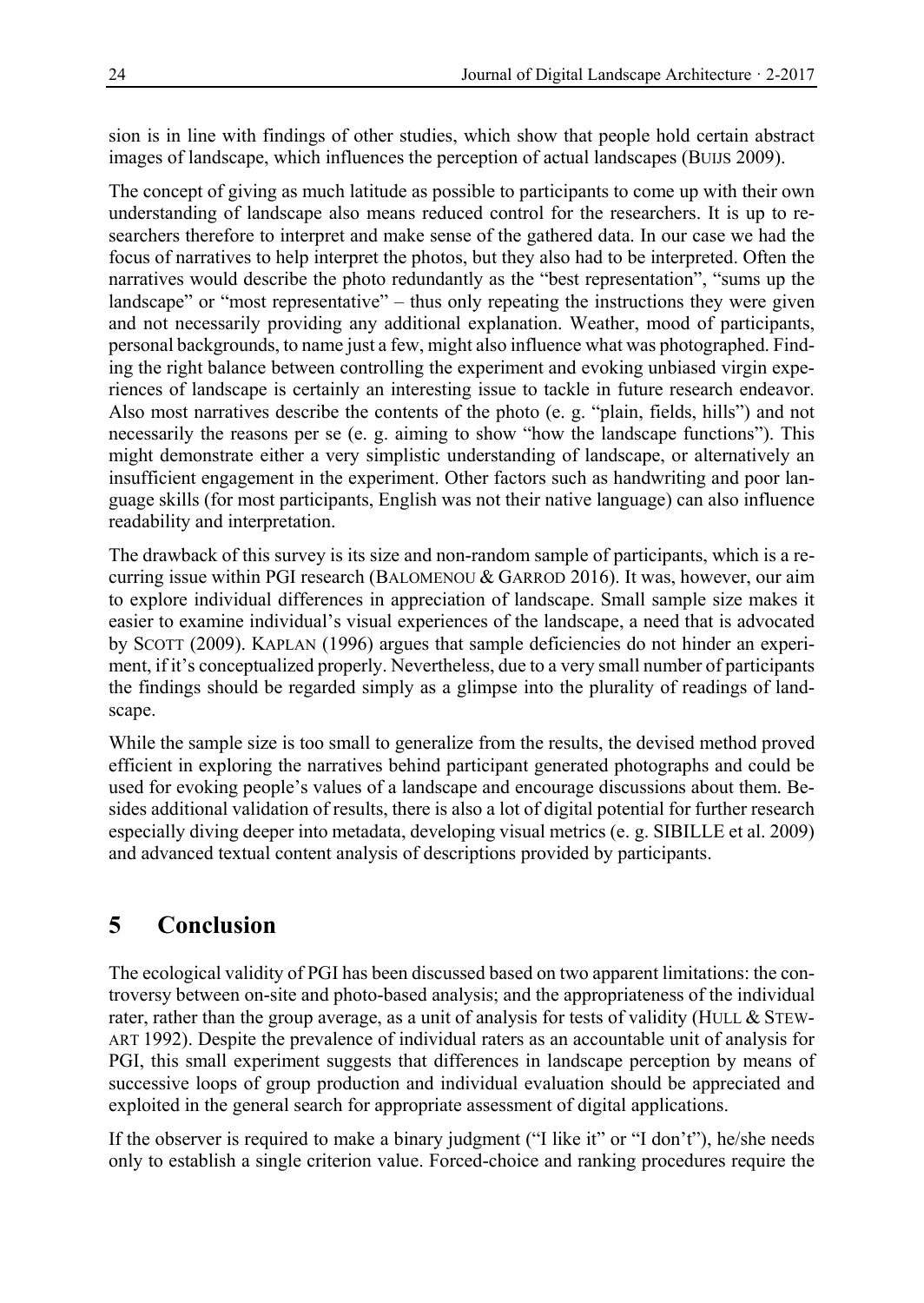observer to distinguish among the landscapes being evaluated, but they generally provide only an "ordinal ranking with little indication of relative preference intensities" (DANIEL  $\&$ BOSTER 1976: 10). But when the observer is forced to make a post-produced description of his and the rest of the group's choice, the evaluation entails higher potential. This experiment endorses a self-regulated and participatory method in which both the individual and group average perception is equally considered through an iterative process of engagement. This conceptualization stands on the premises that scenic perception is an interactive concept and landscape a responsive entity. These assumptions could be exploited in further assessment applications or linked with Social Media photo-based apps as in Pinterest, Facebook or Instagram.

Evolutionary theories explain landscape preferences as a result of human evolution (TVEIT et al. 2012: 39). The inherent subjectivity of landscape perception research deters some from engaging in this arena and compels others to question its validity. Many authors however petitioned for a move toward subjectivist approach to landscape perception research (LOTHIAN 1999; see also DANIEL 2001; SWANWICK 1989), a call that was largely answered in the past few years. Even if consistent literature stands on these environmental preference factors, the state of the art is lacking new methods on PGI clustering and more interactive sampling surveys.

The existing social gap between public support for renewable energy and the low success rate for development applications is demanding new and revisited surveys that comply with an apparent "democratic deficit" regarding public engagement (BELL et.al. 2013: 1) and satisfy the urgent need for updated understanding of the notion of responsive landscape. Although there is a high consensus in VAQ results for positively perceived landscapes (KALIVODA et al. 2014), exposing diversity of views and disagreement factors could be more productive in assessing controversial landscape changes such as wind farm developments, and other initiatives, plans and policies affecting the collective perception of landscape.

#### **Acknowledgement**

We deeply thank Dr. James F. Palmer for suggesting this experiment, and for consultations. We also appreciate the COST RELY Training School team for the support with execution of the experiment and the anonymous reviewers for constructive suggestions for improvements of the article.

## **References**

- BALOMENOU, N. & GARROD, B. (2016), A Review Of Participant-Generated Image Methods In The Social Sciences. Journal of Mixed Research, 10 (4), 335-351.
- BELL, D., GRAY, T., HAGGETT, C. & SWAFFIELD, J. (2013), Re-visiting the 'Social Gap': Public Opinion and Relations of Power in the Local Politics of Wind Energy. Environmental Politics, 22 (1), 115-135.
- BUIJS, A. E. (2009), Lay people's Images of nature: Comprehensive frameworks of values, beliefs, and value orientations. Society & Natural resources, 22 (5), 417-432.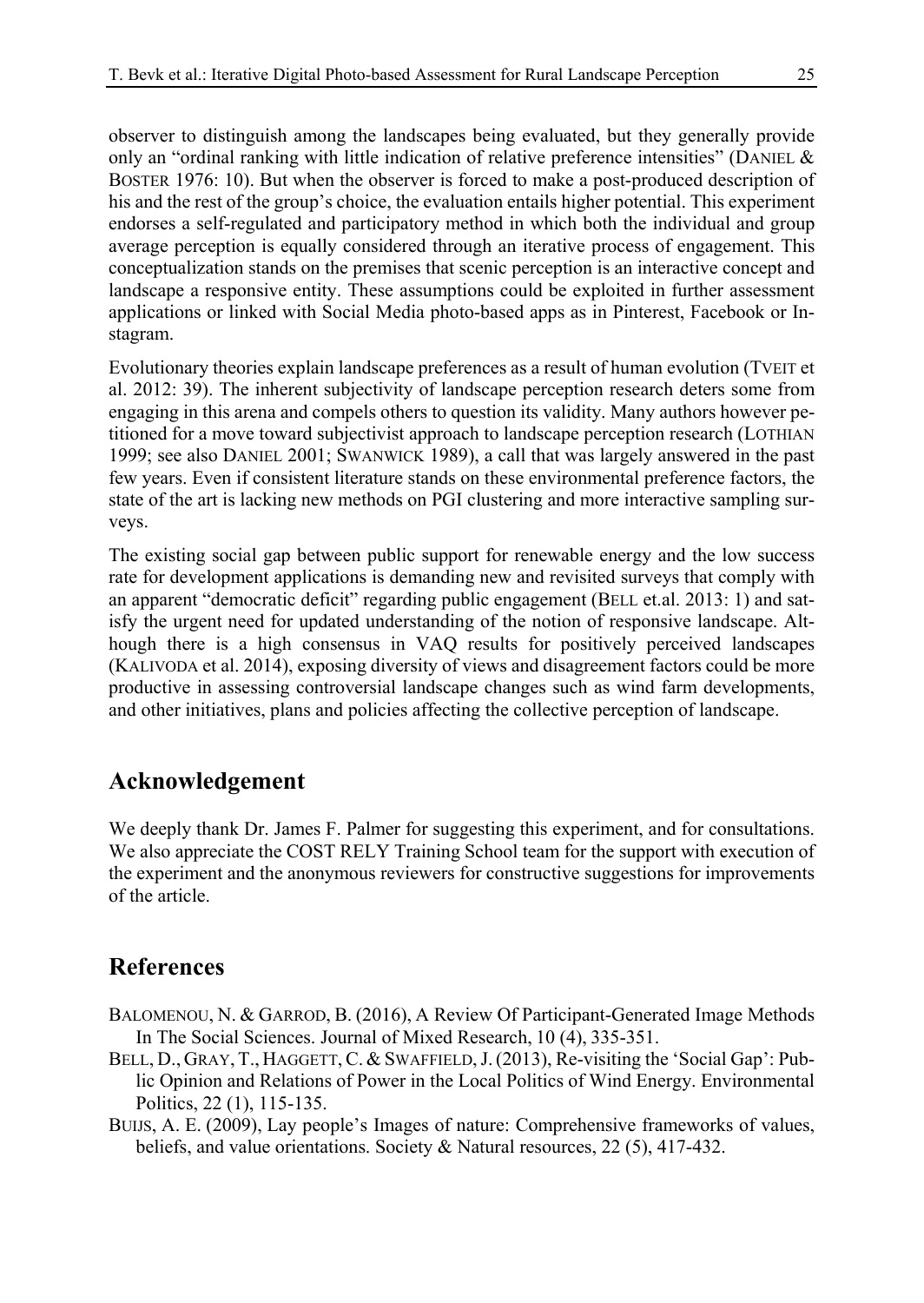- CHENOWETH, R. (1984), Visitor Employed Photography: A Potential Tool for Landscape Architecture. Landscape Journal, 3 (2), 136-143.
- COSGROVE, D. (1985), Prospect, Perspective and the Evolution of the Landscape Idea. Transactions of the Institute of British Geographers, 10 (1), 45-62.
- COUNCIL OF EUROPE (2000), European Landscape Convention. ETS 179.
- DANIEL, T. C. (2001), Whither scenic beauty? Visual landscape quality assessment in the 21st century. Landscape and Urban Planning, 54, 167-281.
- DANIEL, T. C. & BOSTER, R. S. (1976), Measuring landscape esthetics: the Scenic Beauty Estimation Method. USDA Forest Service. Research paper RM-167. US Department of Agriculture.
- DANIEL, T. C. & MEITNER, M. M. (2001), Representational validity of landscape visualizations: The effects of graphical realism on perceived scenic beauty of forest vistas. Journal of Environmental Psychology, 21, 61-72.
- HULL, R. B. & REVELL, G. R. (1989), Issues in Sampling Landscapes for Visual Quality Assessments. Landscape and Urban Planning, 17, 323-330.
- HULL, R. B. & STEWART, W. P. (1992), Validity of photo-based scenic beauty judgements. Journal of Environmental Psychology, 12, 101-114.
- KALIVODA, O., VOJAR, J., SKRIVANOVA, Z. & ZAHRADNIK, D. (2014), Consensus in landscape preference judgments: The effects of landscape visual aesthetic quality and respondents' characteristics. Journal of Environmental Management, 137, 36-44.
- KAPLAN, R. (1996), The small experiment: Achieving more with less. In: Public and Private Places. Proceedings of the Twenty-Seventh Annual Environmental Design Research Association Conference, 170-174.
- KERBS, C. J. (1999), Ecological Methodology. 2nd Ed. Addison-Wesley Educational Publishers.
- LAVALLE, S. M. (2016 in press), Virtual reality, Chapter 5: the Physiology of human Vision. Cambridge University Press.
- LOTHIAN, A. (1999), Landscape and the philosophy of aesthetics: is landscape quality inherent in the landscape or in the eye of the beholder? Landscape and urban planning, 44, 177-198.
- MEINIG, D. W. (1979), The beholding eye: Ten versions of the Same scene. In: The Interpretation of Ordinary Landscapes: Geographical Essays, D. W. MEINIG & J. BRINCKERHOFF (Eds.). Oxford University Press, New York.
- PALMER, J. F. & HOFFMAN, R. E. (2001), Rating reliability and representational validity in scenic landscape assessments. Landscape and Urban Planning, 54, 149-161.
- PENNING-ROWSELL, E. C (1982), A public preference evaluation of landscape quality. Regional Studies, 16 (2), 97-112.
- SCOTT, A., CARTER, C., BROWN, K. & WHITE, V. (2009), 'Seeing is not everything': Exploring the Landscape Experiences of Different Publics. Landscape Research, 34 (4), 397-424.
- SIBILLE, A., CLOQUELL-BALLESTER, V. A., CLOQUELL-BALLESTER, V. A. & DARTON, R. (2009), Development and validation of a multicriteria indicator for the assessment of objective aesthetic impact of wind farms. Renewable and Sustainable Energy Reviews, 13 (1), 40-66.
- SWANWICK, C. (1989), People, nature and landscape: a research review. Landscape research, 14 (3), 3-7.
- SWANWICK, C. (2004), The assessment of countryside and landscape character in England: an overview. In: Countryside planning: new approaches to management and conservation, K. BISHOP & A. PHILLIPS (Ed.). Sterling, VA, London.